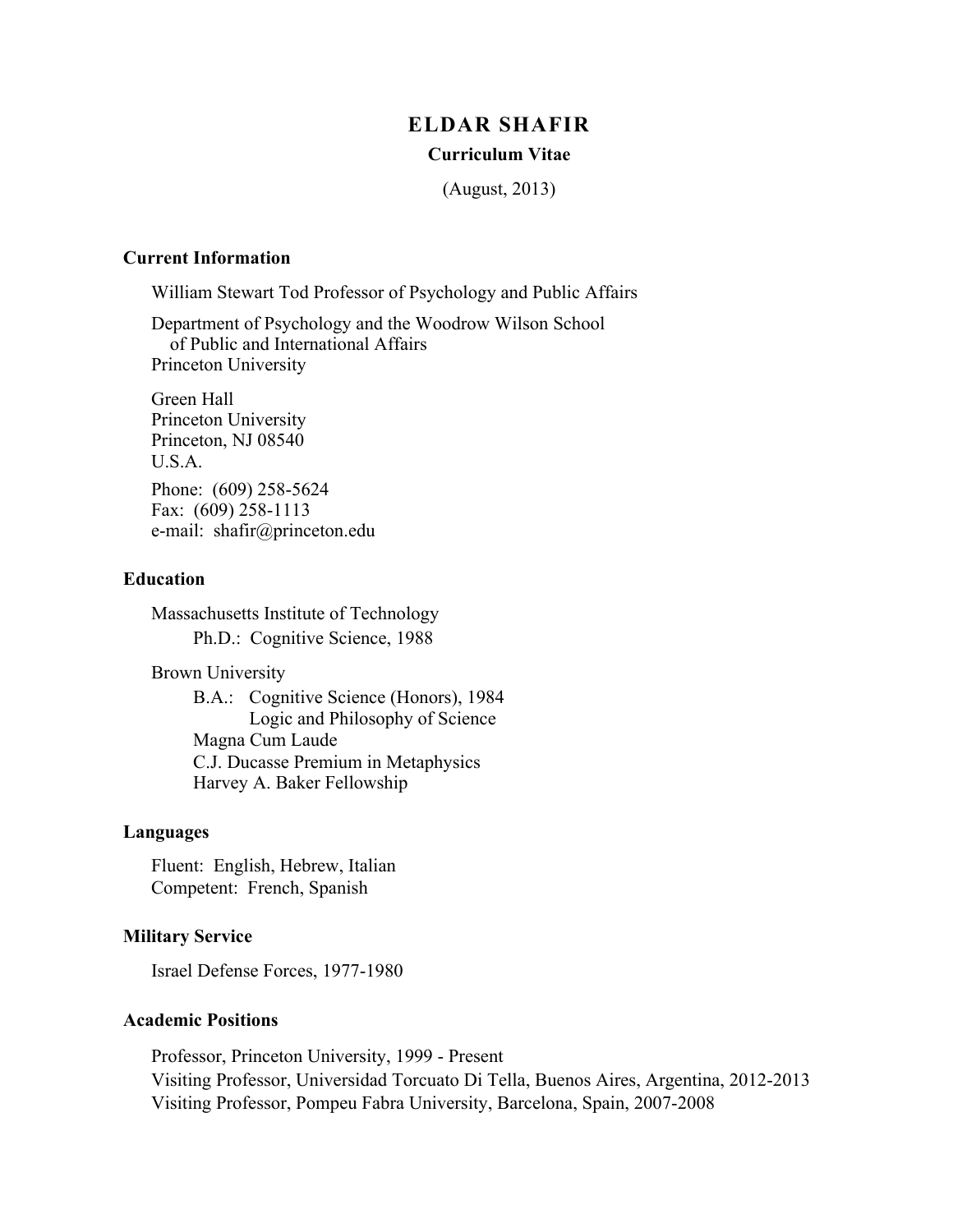Visiting Professor, AILUN, Sardinia, Italy 2006 Visiting Professor, Universita` Ca` Foscari, Venice 2002-2003 Visiting Associate Professor, Graduate School of Business, The University of Chicago, Winter-Spring, 1998 Professor, DUXX Graduate School of Business Leadership, Monterrey, Mexico, 1997-2002 Associate Professor, Princeton University, 1995 - 1999 Visiting Assistant Professor, John F. Kennedy School of Government, (Affiliate, Department of Psychology), Harvard University, 1994 - 1995 Fellow, The Institute for Advanced Studies of The Hebrew University, Spring, 1994 Visiting Scholar, The Russell Sage Foundation, Fall, 1993 Summer Scholar, Center for Advanced Study in the Behavioral Sciences, 1992 Assistant Professor, Princeton University, 1989 - 1995 Postdoctoral Scholar, Stanford University, 1988 – 1989

## **Honors and Awards**

John Simon Guggenheim Memorial Foundation Fellowship, 2012 Member, U.S. President's Advisory Council on Financial Capability, 2012-2013 David C. Baum Memorial Lecture, University of Illinois College of Law, 2012 President, Society for Judgment and Decision Making, 2010-2011 Eligible Scholar, Center for Advanced Study in the Behavioral Sciences Arthur H. Scribner Bicentennial Preceptorship, Princeton University, 1993 - 1996 Chase Memorial Award, Carnegie Mellon University, 1993 Hillel Einhorn New Investigator Award, Society for Judgment and Decision Making, 1992 Best Paper Award - First Prize, (with Amos Tversky), IAREP/SASE Conference, Stockholm School of Economics, 1991 Sigma Xi Phi Beta Kappa

## **Professional Memberships & Affiliations**

Founder, Co-Director, President, Ideas42 Advisory Board, *The Psych Report,* 2013-present Member, Decision, Risk and Management Sciences Advisory Panel, Directorate of Social, Behavioral and Economic Sciences, National Science Foundation, 2013-present Fellow, Filene Research Institute, 2010-present Senior Fellow, Canadian Institute for Advanced Research, 2007-present Member, Scientific Council, Institute for Advanced Study in Toulouse, 2011-present Consultant, Office of Planning, Research and Evaluation; Administration for Children and Families, U. S. Department of Health and Human Services, 2011-preent Fellow, Institute for Quantitative Social Science, Harvard University, 2007-present Fellow, TIAA-CREF Institute, 2007-present Research Affiliate, Innovations for Poverty Action, 2006-present Member, Behavioral Economics Roundtable, The Russell Sage Foundation, 1996-present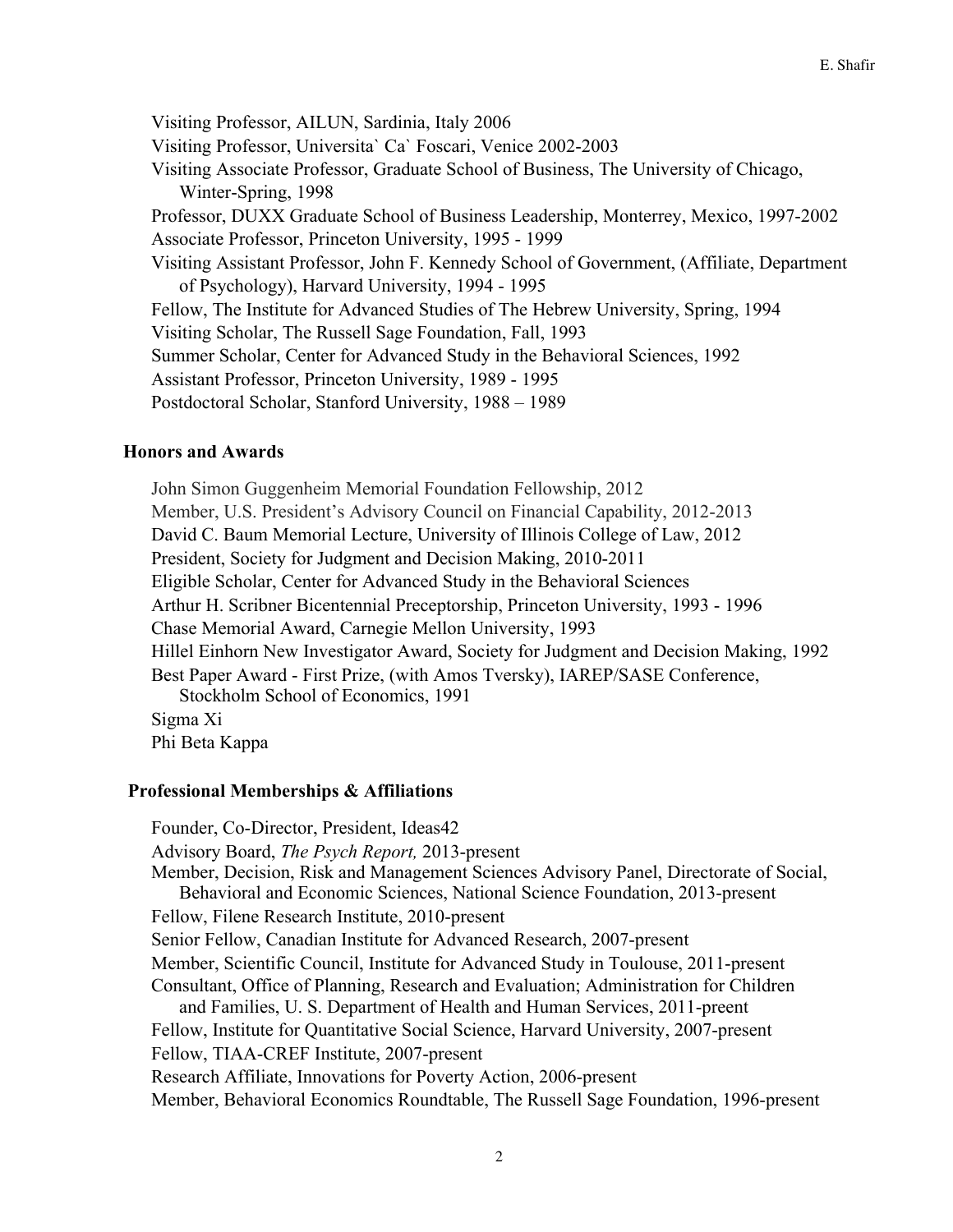Member, Evaluation Committee of the Doctoral School in Psychological Science, University of Trento, Italy, 2011 Academic Advisory Board, Behavioral Finance Forum, 2006-2011 U.S. National Committee for International Union of Psychological Science (IUPsyS), 2008-2011 Board of Trustees, Isles, Inc., 2004-2009 Behavioral Economics Summer School, The Russell Sage Foundation, University of Trento, 1998, 2006, 2008 Moving to Opportunity Demonstration, Technical Review Panel, NBER, 2007 Steering Committee, "On Fair and Equal Terms" Symposium, Joint Center for Housing Studies, Harvard University, 2006-2007 Program Committee, Fifth and Sixth International Interdisciplinary Conference on Modeling and Using Context, 2005, 2007 Hillel Einhorn New Investigator Award Committee, 1998-2004 Behavioral and Biobehavioral Processes (BBBP-4) Review Committee, National Institute of Health, 1999-2000 Perception and Cognition Review Committee, National Institute of Health, 1996-1999 Society for Judgment and Decision Making, Organizing Committee, 1994-96

# **Academic Memberships**

American Psychological Society, Fellow Psychonomic Society Society for Judgment and Decision Making American Economic Association Association for Public Policy Analysis and Management

# **Editorial / Review Activities**

Editorial Boards (past and present):

*Cognition: International Journal of Cognitive Science Journal of Behavioral Decision Making Mind & Society Organizational Behavior and Human Decision Processes Psychological Science Psychonomic Bulletin & Review Applied Economics Research Bulletin Journal of Marketing Behavior*

Occasional Reviewer: *Acta Psychologica, American Economic Review, American Psychologist, Basic and Applied Social Psychology, Behavioral and Brain Sciences, Cognition & Emotion, Cognitive Psychology, Cognitive Science, Economic Psychology, Economics Letters, Evolution and Human Behavior, Journal of Conflict Resolution, Journal of Consumer Research, Journal of Economic Theory, Journal of Experimental Psychology: General, Journal of Experimental Psychology: Learning, Memory, &*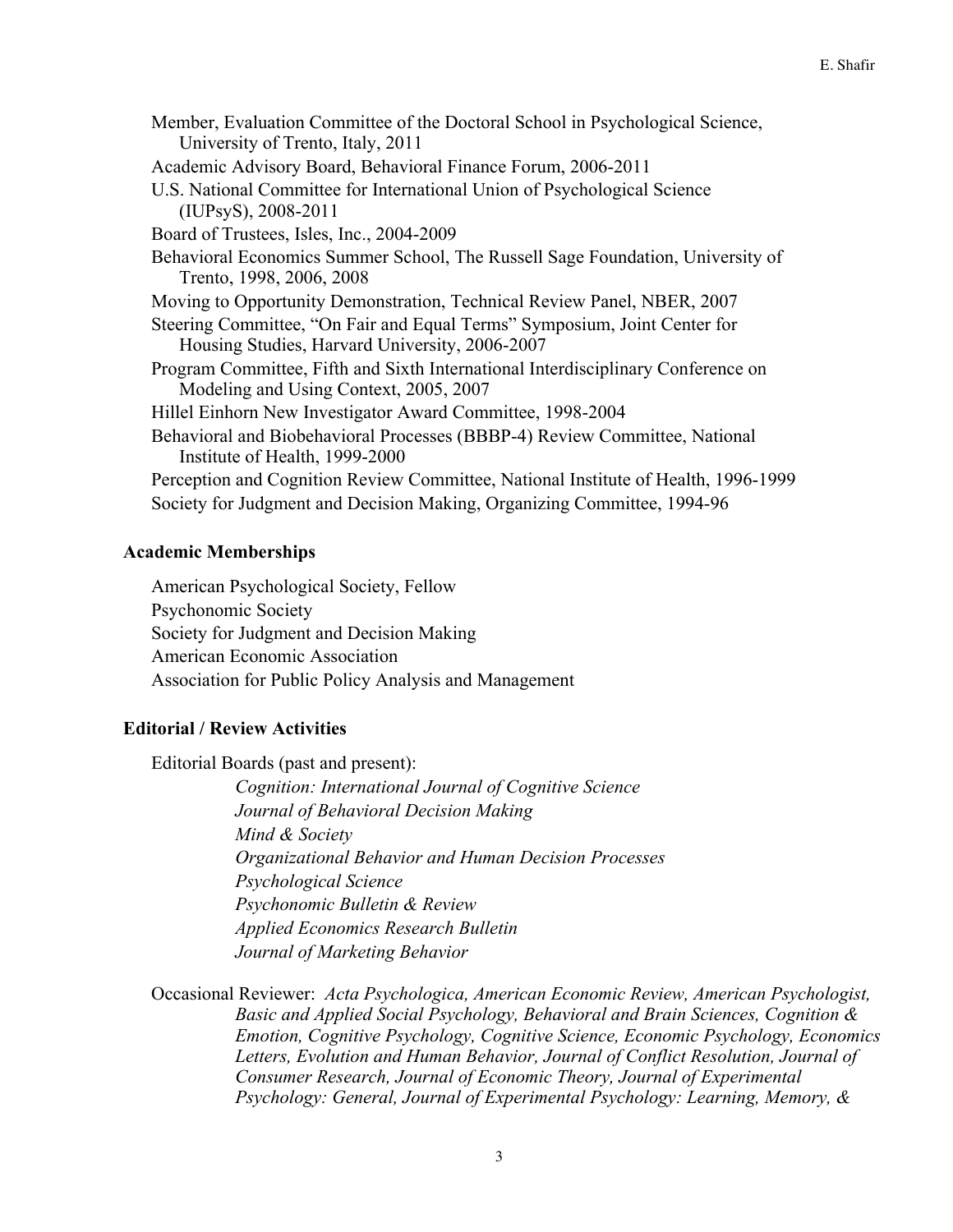*Cognition, Journal of the European Economic Association, Journal of Experimental Social Psychology, Journal of Marketing Research, Journal of Personality and Social Psychology, Journal of Public Economics, Management Science, Memory & Cognition, Nature, Organizational Behavior and Human Decision Processes, Perception and Psychophysics, Political Psychology, Proceedings of the National Academy of Sciences, Psychological Review, Psychological Science, Quarterly Journal of Economics, Social Cognition, Thinking & Reasoning,* Israel Science Foundation, Russell Sage Foundation, National Institute of Health, National Science Foundation

## **Research Grants**

First Independent Research Support and Transition (FIRST) Award, US Public Health Service Grant, The National Institute of Mental Health, 1990-1996

Taking the status quo: A study of medical decision making psychology. (With Donald Redelmeier.) The Connaught Fund, 1992-1994

On the pursuit of unnecessary information. (With Donald Redelmeier.) The Physicians' Services Incorporated Foundation, Ontario, Canada, 1998-2000

The psychology behind alternative medication. Merck & Co., Inc., 2001

Remembering choices. (With Mara Mather and Marcia Johnson.) The National Science Foundation, 2001-2003

Decision making under poverty: A behavioral research program. (With Marianne Bertrand & Sendhil Mullainathan.) The Russell Sage Foundation, 2003-2005

Economics of Aging: Medicare Prescription Drug Benefit Take-up. P01-AG005842-20S1. Senior investigator (PI: David Wise). National Institute on Aging, 2005-2008

Psychological Mechanisms of Food Consumption: A Behavioral Research Program. (With Marianne Bertrand.) United States Department Of Agriculture, Economic Research Service, 2005-2008

Trust in decision making among the poor. The Russell Sage Foundation, Work Group on Prescriptive Economics, 2006-2007

Behavioral Interventions Towards Increasing Medical Benefit Take-up. Robert Wood Johnson Foundation, 2007-2008

The Behavioral Foundations of Policy. The Russell Sage Foundation, 2007-2008

Ideas42. (With Jeff Kling, Michael Kremer, Sendhil Mullainathan, and Antoinette Schoar.) William and Flora Hewlett Foundation. 2007-2010

Liaison for Non-For-Profits, Annie E. Casey Foundation, 2008-2009

Financial Scarcity and Depleted Decision Making. United States Department Of Agriculture,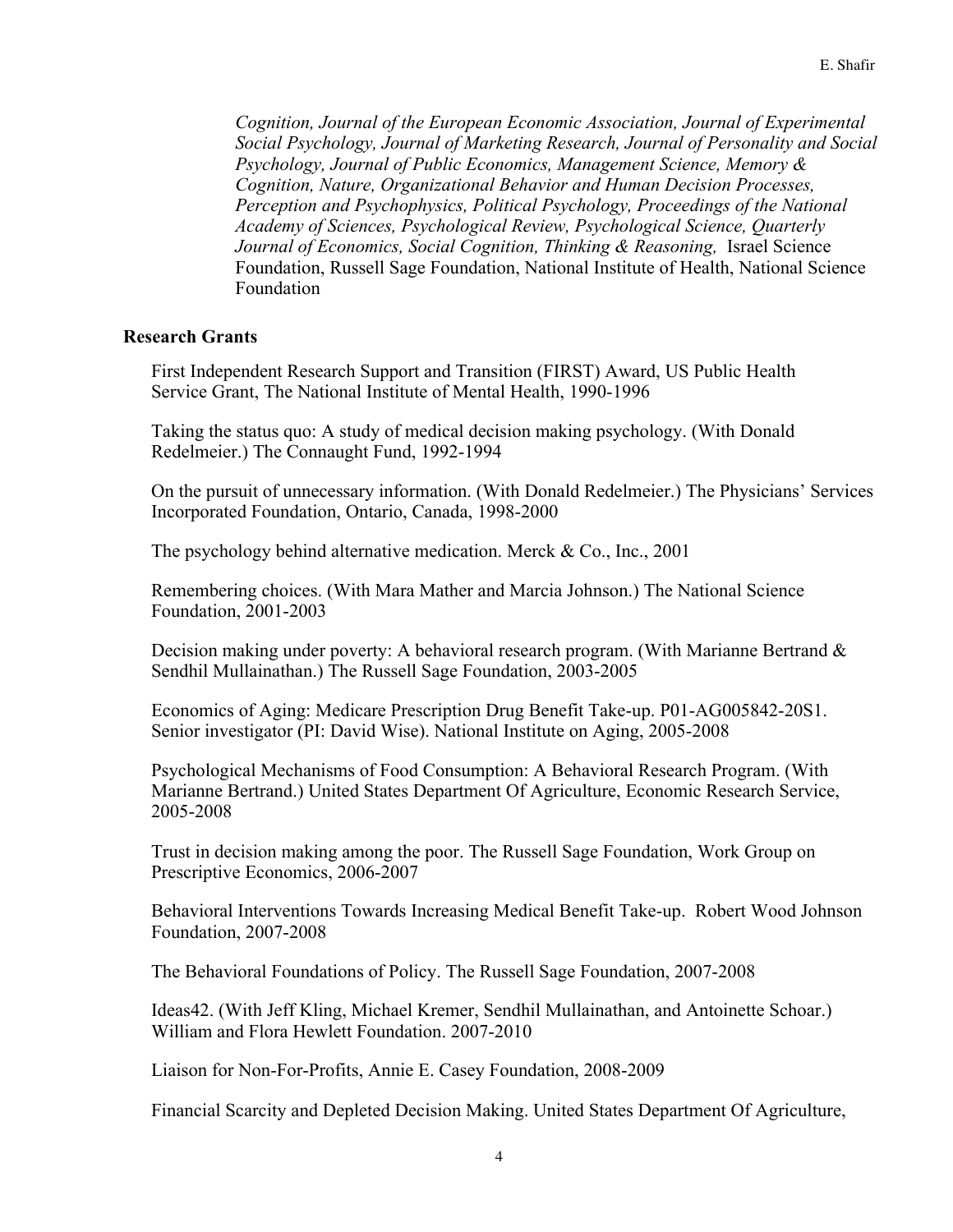Economic Research Service, 2008-2010

The psychology of scarcity: its behavioral causes and consequences. National Science Foundation (SES-0933497), 2009-2013

Hunger and Decision Making. (With Elizabeth Levy Paluck). National Institute on Aging, Center Grant, 2010-2011

Scarcity, Cognitive Function, and Stress. (With Christopher Bryan). National Institute on Aging, Center Grant, 2011-2012

## **Princeton University Activities and Committees**

Princeton University Sustainability Steering Council, 2013-present Search Committee, Dean of the Woodrow Wilson School Executive Committee, Center for Health and Wellbeing, 2011-2014 Co-convener (with Mark Mitton), David A. Gardner Faculty Seminar on Magic, Perception and Decisions, 2012 Acting Chair, Department of Psychology, 2006, 2009-2010 WWS Faculty Council, 2009-present Executive Committee, Princeton Laboratory for Experimental Social Science, 2008-present WWS Dean's Advisory Committee, 2008-2011 MPA Program Review Committee, WWS, 2010 WWS Undergraduate Faculty Committee, 2010 Committee on Committees, 2009-2010 Gilburne Seminar, 2008-2009 Advisory Board Member, The Pace Center, 2006-2009 Affiliated Faculty, Center for the Study of Social Organization, 2009-present Affiliated Faculty, Program in Global Health and Health Policy, 2007-present Faculty Associate, Program in Law and Public Affairs (LAPA), 2006-present Faculty Associate, Center for Health and Wellbeing, 2000-Present Faculty Associate, Policy Research Institute for the Region (PRIOR), 2004-2009 Faculty Fellow, The Woodrow Wilson Society of Fellows, 1999-2007 The Task Force on Health and Well-Being, 2003-2004 Faculty Ad Hoc Committee on Threats to Academic Freedom by Legal Intimidation, 2002 Faculty Advisory Committee on Policy; Executive Committee of the Council of the Princeton University Community, 2000-2002 Student Life and Discipline Subcommittee of the Faculty Committee on the Graduate School, 2000-2001 Director of Graduate Studies, Department of Psychology, 1995-2001 Policy Subcommittee of Faculty Committee on the Graduate School, 1997-2000 Curriculum Development Grant, 250th Anniversary Fund for Innovation in Undergraduate Education 1997-8 Member of the Committee for Cognitive Studies, 1989-Present Fellow, Academic Adviser, Mathey College, 1989-2004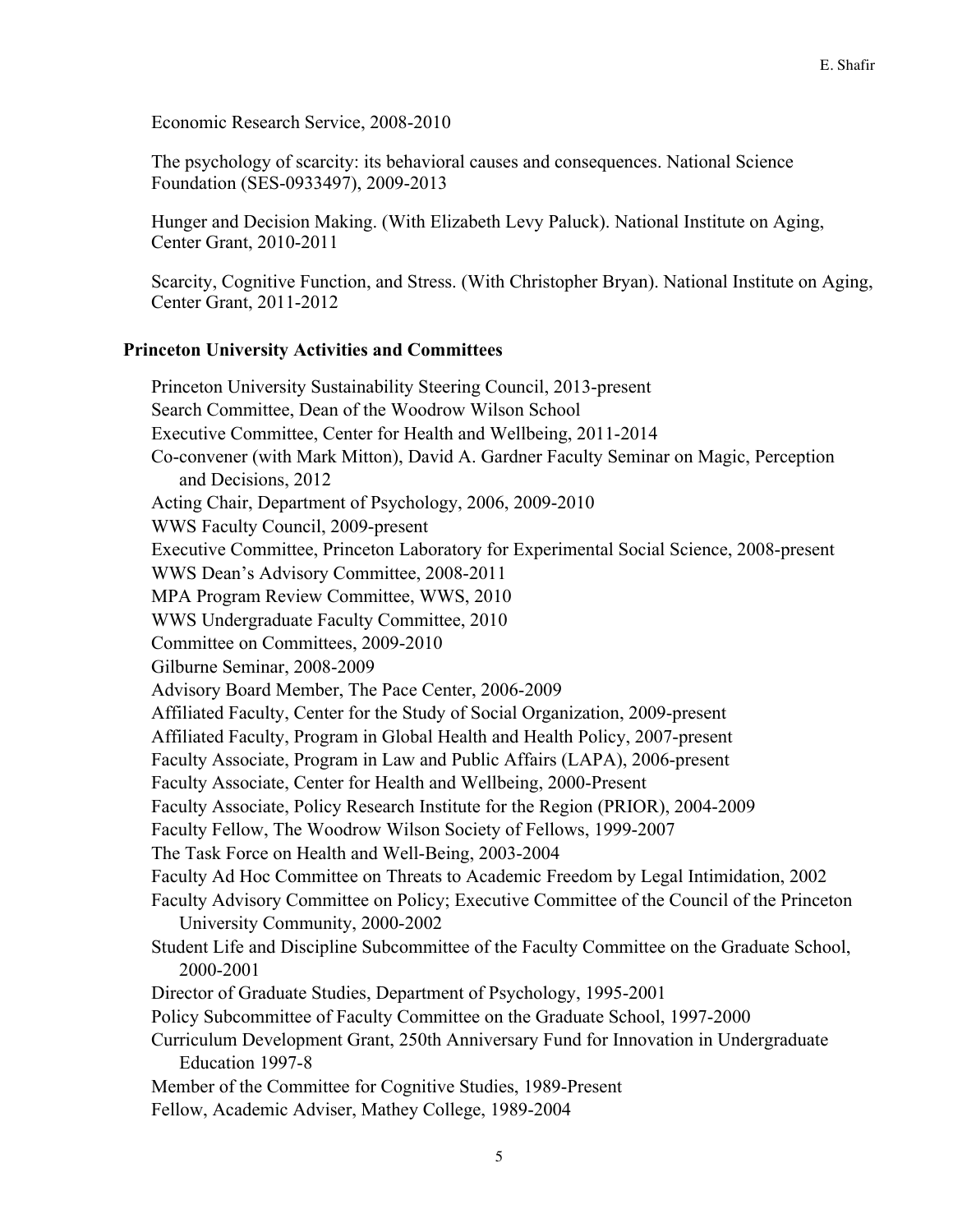Member of the Institutional Review Panel for Human Subjects, 1990-93

### **Publications**

Osherson, D.N., Smith, E.E., & Shafir, E. 1986. Some origins of belief. *Cognition, 24*, 3, 197- 224.

Shafir, E., Osherson, D.N., & Smith, E.E. 1989. An advantage model of choice. *Journal of Behavioral Decision Making, 2*, 1, 1-23.

Shafir, E., Smith, E.E., & Osherson, D.N. 1990. Typicality and reasoning fallacies. *Memory & Cognition, 18*, 3, 229-239.

Shafir, E., Osherson, D.N., & Smith, E.E. 1990. Comparative choice and the advantage model. In K. Borcherding, O.I. Larichev, & D.M. Messick (Eds.), *Contemporary Issues in Decision Making.* New York: Elsevier Science Publishers.

Osherson, D.N., Smith, E.E., Wilke, A., Lopez, A., & Shafir, E. 1990. Category based induction. *Psychological Review, 97*, 2, 185-200.

Shafir, E. 1991. Behavioral decision research: A survey of issues theoretical and applied. *Contemporary Psychology, 36,* 11, 945-6.

Shafir, E. 1991. Rational agents, real people, and the quest for optimality. *Behavioral and Brain Sciences, 14*, 2, 232.

Shafir, E. 1991. On the nonapplicability of a rational analysis to human cognition. *Behavioral and Brain Sciences, 14,* 3, 502-503.

Shafir, E. 1992. Prospect theory and political analysis: A psychological perspective. *Political Psychology, 13*, 2, 311-322.

Translated to Italian: Teoria del prospetto e analisi politica: un approccio psicologico, in *Psicologia e politica,* P. Legrenzi & V. Girotto, Eds., 1996, Milano: Raffaello Cortina.

Tversky, A., & Shafir, E. 1992. The disjunction effect in choice under uncertainty. *Psychological Science, 3,* 5, 305-309.

Shafir, E., & Tversky, A. 1992. Thinking through uncertainty: Nonconsequential reasoning and choice. *Cognitive Psychology, 24,* 4, 449-474.

Shafir, E. 1992. Review of *Thinking About Politics: Comparisons of Experts and Novices. Political Psychology, 13,* 4, 793-795.

Tversky, A., & Shafir, E. 1992. Choice under conflict: The dynamics of deferred decision. *Psychological Science, 3,* 6, 358-361.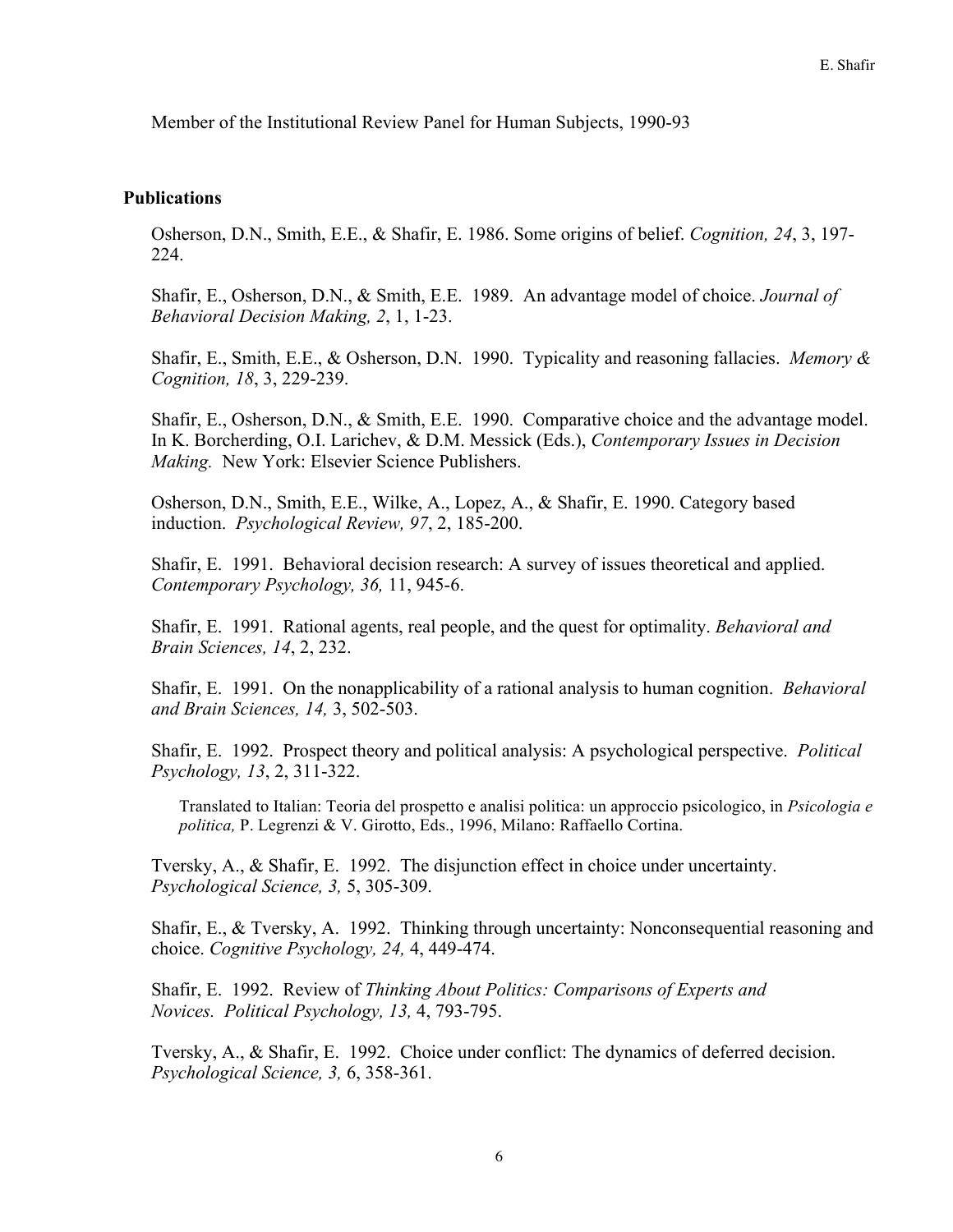Shafir, E. 1993. Scelgo, anzi escludo. *La Repubblica,* July 14.

Shafir, E. 1993. Choosing versus rejecting: Why some options are both better and worse than others. *Memory & Cognition, 21,* 4, 546-556*.*

Shafir, E., Osherson, D.N., & Smith, E.E. 1993. The advantage model: A comparative theory of evaluation and choice under risk. *Organizational Behavior and Human Decision Processes, 55,* 3, 325-378.

Shafir, E. 1993. Intuitions about rationality and cognition. In K.I. Manktelow & D.E. Over (Eds.), *Rationality: Psychological and philosophical perspectives.* NY: Routledge, (pp. 260-283).

Johnson-Laird, P.N., & Shafir, E. 1993. The Interaction between Reasoning and Decision Making: An Introduction. *Cognition, 49,* 2, 1-9.

Johnson-Laird, P.N., & Shafir, E. (Eds.). 1993. *Reasoning and Decision Making.* A special issue of *Cognition.*

Reprinted as P.N. Johnson-Laird & E. Shafir (Eds.), *Reasoning and Decision Making.* Oxford: Blackwell Publishers, 1994.)

Smith, E.E., Shafir, E., & Osherson, D.N. 1993. Similarity, plausibility, and judgments of probability. *Cognition, 49,* 2, 67-96.

Shafir, E., Simonson, I., & Tversky, A. 1993. Reason-based choice. *Cognition, 49,* 2, 11-36.

Reprinted in W.M. Goldstein & R.M. Hogarth (Eds.), *Research on Judgment and Decision Making: Currents, Connections, and Controversies .* Cambridge: Cambridge University Press, 1997; and in D. Kahneman & A. Tversky, Eds., *Choices, Values, and Frames.* NY. Cambridge University Press & Russell Sage Foundation, 2000; and in Lichtenstein & Slovic (Eds.), *The Construction of Preference,* Cambridge University Press, 2006.

Osherson, D.N., Shafir, E., & Smith, E.E. 1993. Ampliative inference: On choosing a probability distribution. *Cognition, 49,* 3, 189-210.

Osherson, D.N., Shafir, E., & Smith, E.E. 1994. Extracting the coherent core of human probability judgment: a research program for cognitive psychology. *Cognition, 50,* 299-313.

Reprinted in J. Mehler & S. Franck (Eds.), *Cognition on cognition,* Camb., MA: MIT Press, 1995.

Osherson, D.N., Smith, E.E., Myers, T., Shafir, E., & Stob, M. 1994. Extrapolating human probability judgment. *Theory and Decision, 36,* 103-129.

Shafir, E. 1994. Uncertainty and the difficulty of thinking through disjunctions. *Cognition, 50,* 403-430. (Reprinted in J. Mehler & S. Franck (Eds.), *Cognition on cognition,* Cambridge, MA: MIT Press, 1995.)

Redelmeier, D., & Shafir, E. 1995. Medical decision making in situations that offer multiple alternatives. *Journal of the American Medical Association, 273,* 4, 302-305.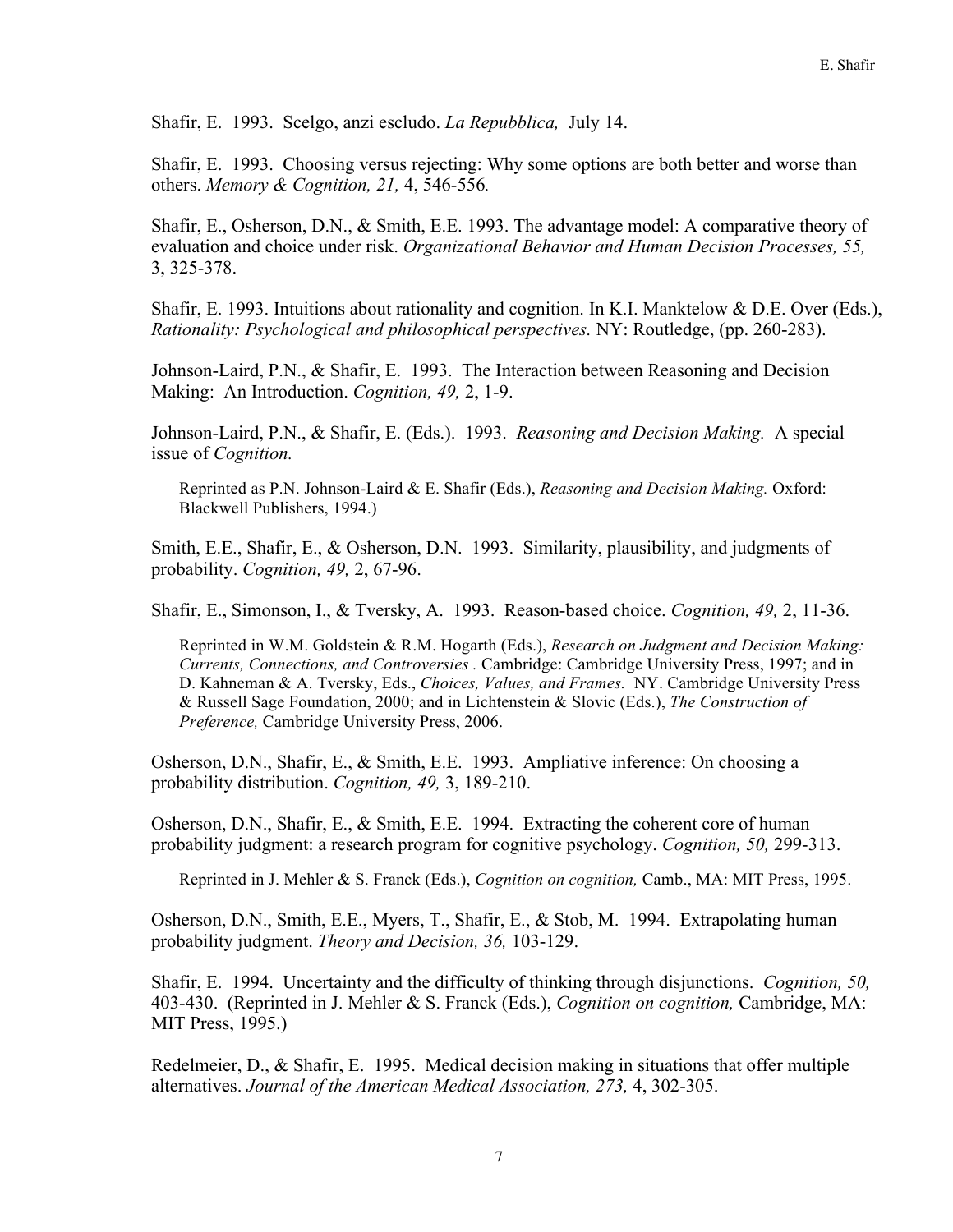Awarded the Outstanding Paper by a Young Investigator Award (for Don Redelmeier), Society for Medical Decision Making, 1996.

Babcock, L., Farber, H., Fobian, C., & Shafir, E. 1995. Forming beliefs about adjudicated outcomes: Perceptions of risk and reservation values. *International Review of Law and Economics, 15,* 289-303.

Shafir, E. 1995. Compatibility in cognition and decision. In J.R. Busemeyer, R. Hastie, and D.L. Medin (Eds.), *Decision making from the perspective of cognitive psychology (The Psychology of Learning and Motivation, Vol. 32).* New York: Academic Press, (pp. 247-274).

Shafir, E., & Tversky, A. 1995. Decision making. In E.E. Smith and D.N. Osherson (Eds.), *An Invitation to Cognitive Science, Second Edition (Vol 3: Thinking).* MA: MIT Press, (pp. 77-100).

Osherson, D., Smith, E.E., Shafir, E., Gualtierotti, A., & Biolsi, K. 1995. A source of Bayesian priors. *Cognitive Science, 19,* 377-405.

Shafir, E. 1996. Compatibility in decisions and in models. In J. Oakhill & A. Garnham (Eds.), *Mental models in cognitive science.* East Sussex, U.K.: Psychology Press, (pp.139-153).

Osherson, D., Shafir, E., Krantz, D., & Smith, E.E. 1997. Probability bootstrapping: Improving prediction by fitting extensional models to knowledgeable but incoherent probability judgments. *Organizational Behavior and Human Decision Processes, 68,* 3, 1-8.

Shafir, E., Diamond, P., & Tversky, A. 1997. Money illusion. *The Quarterly Journal of Economics*, CXII, 2, 341-374.

Reprinted in D. Kahneman & A. Tversky, Eds., *Choices, Values, and Frames.* NY. Cambridge University Press & Russell Sage Foundation, 2000; and in C.F. Camerer, G. Loewenstein, & M. Rabin (Eds.), *Advances in Behavioral Economics.* Russell Sage Foundation & Princeton University Press, 2004.

Bastardi, A., & Shafir, E. 1998. On the pursuit and misuse of useless information. *Journal of Personality and Social Psychology, 75,* 1, 19-32.

Kahneman, D., & Shafir, E. 1998. Amos Tversky (1937-1996). *American Psychologist, 53,* 7, 793-794.

Shafir, E. 1998. Philosophical intuitions and cognitive mechanisms. In M. DePaul & W. Ramsey (Eds.), *Rethinking Intuition.* Rowman and Littlefield Pub., (pp.49-74).

Shafir, E., & Kahneman, D. 1998. Heuristics and Biases. In P. E. Earl and S. Kemp (Eds.), *The Elgar Companion to Consumer Research and Economic Psychology.* Cheltenham, UK: Edward Elgar Publishing, (pp. 284-289).

Shafir, E. 1999. Decision Making. In R. Wilson & F. Keil (Eds.), *The MIT Encyclopedia of the Cognitive Sciences.* MA: MIT Press, (pp. 220-223).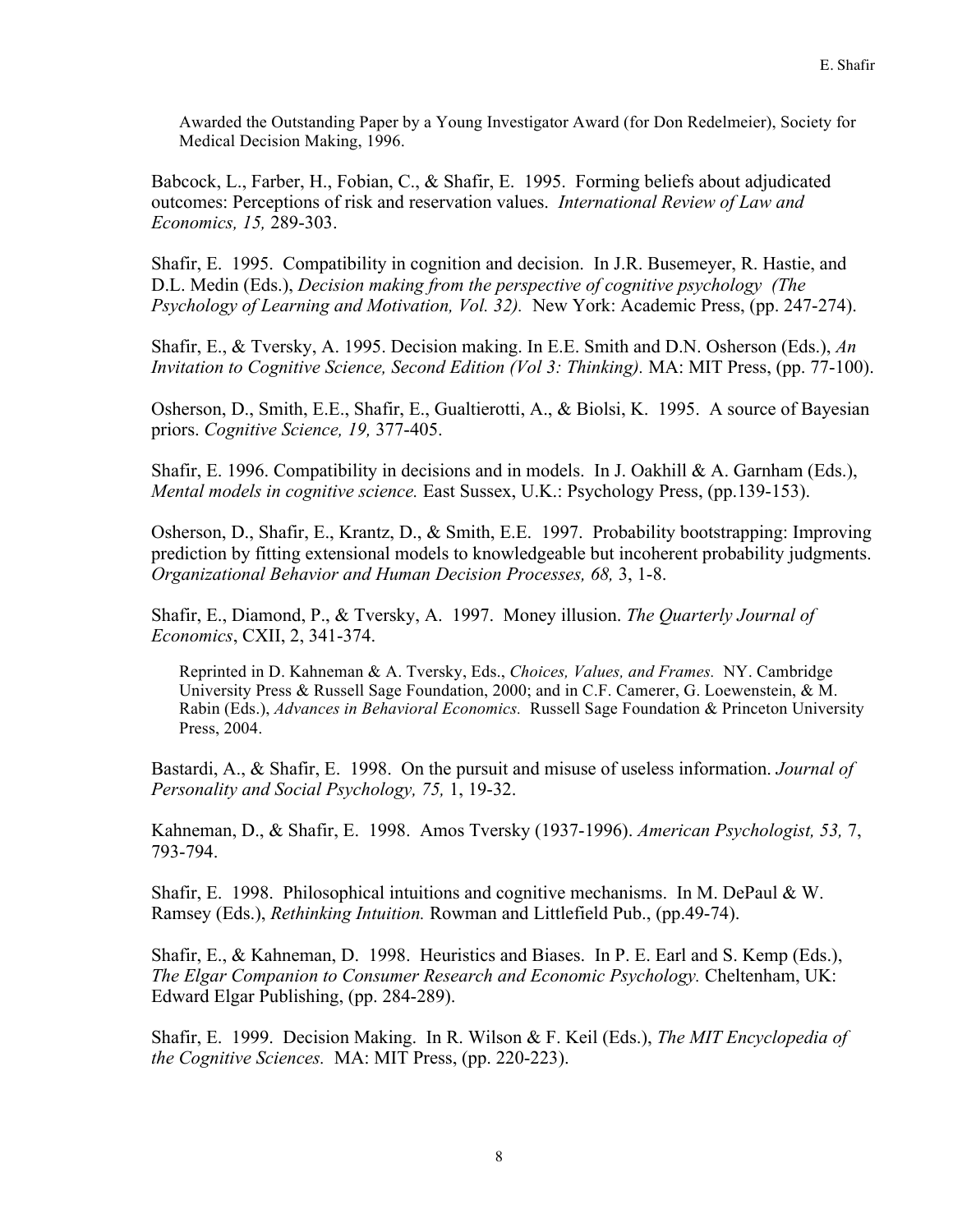Shafir, E. 1999. Economics and Cognitive Science. In R. Wilson & F. Keil (Eds.), *The MIT Encyclopedia of the Cognitive Sciences.* MA: MIT Press, (pp. 259-261).

Shafir, E. 1999. Probabilistic Reasoning. In R. Wilson & F. Keil (Eds.), *The MIT Encyclopedia of the Cognitive Sciences.* MA: MIT Press, (pp. 671-672).

Shafir, E. (Ed.). 1999. *Belief and decision: The continuing legacy of Amos Tversky.* A special issue of *Cognitive Psychology, 38.*

Shafir, E. 1999. An Introduction to Belief and decision: The continuing legacy of Amos Tversky. *Cognitive Psychology,* 38, 3-15.

Downs, J., & Shafir, E. 1999. Why some are perceived as more confident and more insecure, more reckless and more cautious, more trusting and more suspicious, than others: Enriched and impoverished options in social judgment. *Psychonomic Bulletin & Review, 6,* 4, 598-610.

Mather, M., Shafir, E., and Johnson, M.K. 2000. Misremembrance of options past: Source monitoring and choice. *Psychological Science,* 11, 2, 132-138.

Bastardi, A., & Shafir, E. 2000. Nonconsequential reasoning and its consequences. *Current Directions in Psychological Science, 9,* 6, 216-219.

Shafir, E. 2001. Decision biases, Cognitive Psychology of. In the *International Encyclopedia of the Social and Behavioral Sciences.* Kidlington, UK: Elsevier Science (pp. 3296-3300).

LeBoeuf, R.A., & Shafir, E. 2001. Problems and methods in naturalistic decision making research. *Journal of Behavioral Decision Making, 14,* 5, 373-375.

Redelmeier, D., Shafir, E., & Aujla, P. 2001. The beguiling pursuit of more information. *Medical Decision Making,* 21(5): 376-81.

Translated to Italian: L'ingannevole ricercca di piu informazioni, in *La Dimensione Cognitiva Dell'Errore in Medicina,* V. Crupi, G.F. Gensini, & M. Motterlini, Eds. 2006, Milano: FrancoAngeli.

Shafir, E., & LeBoeuf, R.A. 2002. Rationality. *Annual Review of Psychology,* Vol. 53, 491-517.

Shafir, E. 2002. Cognition, intuition, and policy guidelines. In R. Gowda & J. Fox (Eds.), *Judgments, Decisions, and Public Policy.* Cambridge Univ. Press, (pp. 71-88).

LeBoeuf, R., & Shafir, E. 2003. Deep thoughts and shallow frames: On the susceptibility to framing effects. *Journal of Behavioral Decision Making, 16*, 77-92.

Mather, M., Shafir, E., and Johnson, M.K. 2003. Remembering chosen and assigned options. *Memory & Cognition,* 31, 422-434.

Shafir, E. (Ed.). 2003. *Preference, Belief, and Similarity: The Selected Writings of Amos Tversky.* Cambridge, MA.: MIT Press.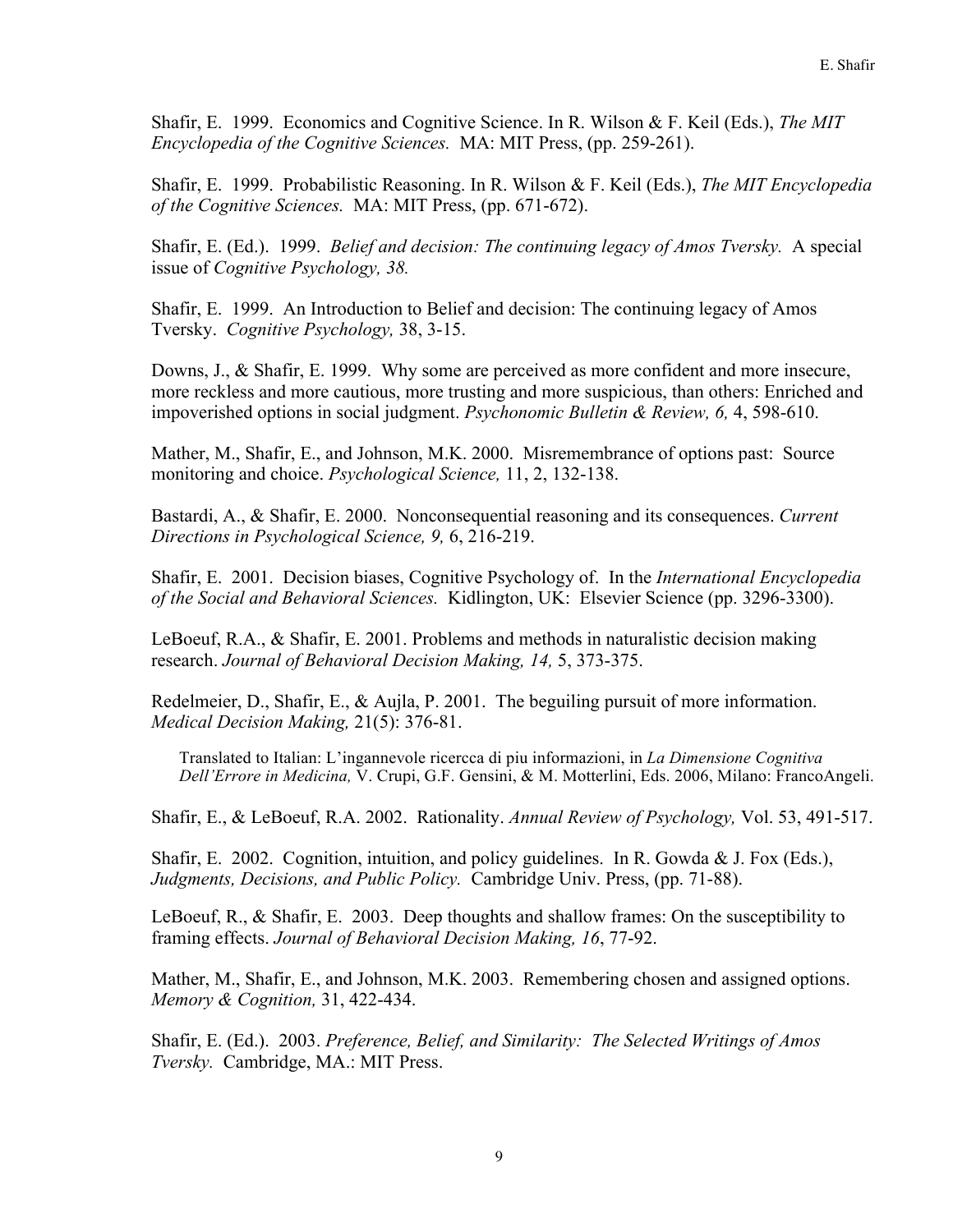Shafir, E., & LeBoeuf, R. 2004. Conflict and context in multiattribute choice. In D. Koehler & N. Harvey (Eds.), *Blackwell Handbook of Judgment and Decision Making*. MA: Blackwell Publishing (pp. 341-359).

Bertrand, M., Mullainathan, S., & Shafir, E. 2004. A Behavioral Economics View of Poverty. *American Economic Review*, 94, 2, 419-423.

Reprinted in S. Maital, Ed., *Recent Developments in Behavioral Economics.* Cheltenham, UK: Edward Elgar Publishers.

Amir, O., Ariely, D., Cooke, A., Dunning, D., Epley, N., Koszegi, B., Lichtenstein, D., Mazar, N., Mullainathan, S., Prelec, D., Shafir, E., and Silva, J. 2005. Psychology, Behavioral Economics, and Public Policy, *Marketing Letters, 16* (3-4), p. 443-454.

Carlisle, E., & Shafir, E. 2005. Questioning the cheater-detection hypothesis: New studies with the selection task. *Thinking & Reasoning,* 11(2): 97-122.

Carlisle, E., & Shafir, E. 2005. Heuristics and biases in consumers' attitudes towards herbal medicines. In Girotto, V., & Johnson-Laird, P. (Eds.), *The Shape of Reason.* East Sussex: Psychology Press (pp. 205-224).

LeBoeuf, R., & Shafir, E. 2005. Decision making. In K. Holyoak & R. Morrison (Eds.), *Cambridge Handbook of Thinking and Reasoning*. New York: Cambridge University Press (pp.243-265).

Bertrand, M., Mullainathan, S., & Shafir, E. 2006. Behavioral Economics and Marketing in Aid of Decision-Making among the Poor. *Journal of Public Policy and Marketing, 25,* 1, 8-23.

Shafir, E. 2006. A Behavioral Perspective on Consumer Protection. In *Roundtable on Demand-Side Economics for Consumer Policy: A Summary Report (DSTI/CP(2006)3/ FINAL).* Committee on Consumer Policy; OECD, Paris, France (pp. 42-53).

Caruso, E.M., & Shafir, E. 2006. Now that I think about it, I'm in the mood for laughs: Decisions Focused on Mood. *Journal of Behavioral Decision Making, 19,* 155-169.

Shafir, E., & Thaler, R.H. 2006. Invest now, drink later, spend never: On the mental accounting of delayed consumption. *Journal of Economic Psychology, 27,* 694-712.

LeBoeuf, R., & Shafir, E. 2006. The long and short of it: Physical anchoring effects. *Journal of Behavioral Decision Making, 19:* 393-406.

Shafir, E. 2007. The problematic content and context of decisions. In P. Diamond  $\&$  H. Vartiainen (Eds.), *Behavioral Economics and Its Applications.* Princeton University Press (pp. 291-294).

Shafir, E. 2007. Decisions Constructed Locally: Some Fundamental Principles of the Psychology of Decision Making. In A.W. Kruglanski & E.T. Higgins (Eds.), *Social Psychology: Handbook of Basic Principles.* New York: Guilford Press (pp. 334-352).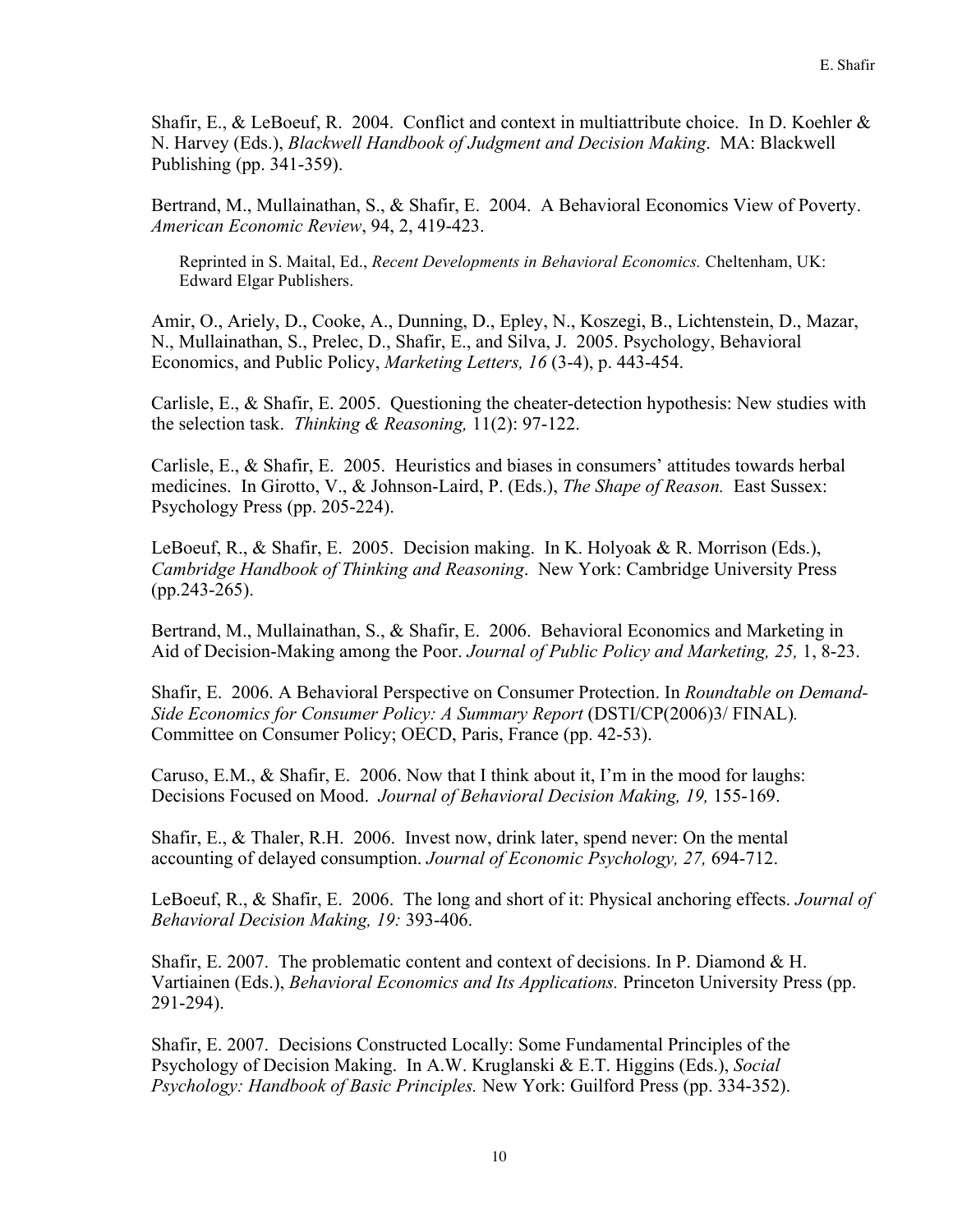Barr, M., Mullainathan, S., & Shafir, E. 2007. A One-Size-Fits-All Solution. *The New York Times,* OpEd (Dec. 26, 2007).

Colman, A. M., & Shafir, E. 2008. Tversky, Amos. In N. Koertge (Ed.), *New dictionary of scientific biography* (Vol. 7, 91-97). Farmington Hills, MI: Charles Scribner's Sons.

Shafir, E. 2008. A Behavioral Perspective on Consumer Protection. *Competition and Consumer Law Journal, 15(3),* 302-317.

Barr, M.S., Mullainathan, S., & Shafir, E. 2008. *An Opt-Out Home Mortgage System.* Hamilton Project Discussion Paper 2008-14, The Brookings Institution.

Barr, M.S., Mullainathan, S., & Shafir, E. 2008. Behaviorally Informed Home Mortgage Credit Regulation. In N.P. Retsinas & E.S. Belsky (Eds.), *Borrowing to Live: Consumer and Mortgage Credit Revisited.* Brookings Institution Press (pp. 170-202).

Barr, M.S., Mullainathan, S., & Shafir, E. 2008. *Behaviorally Informed Financial Services Regulation.* New America Foundation White Paper.

Shafir, E. (2008). Tversky, Amos (1937-1996). In S. Durlauf & L. Blume (Eds.), *The New Palgrave Dictionary of Economics, Second Edition,* Palgrave Macmillan.

LeBoeuf, R., & Shafir, E. 2009. Anchoring on the "here" and "now" in time and distance judgments. *Journal of Experimental Psychology: Learning, Memory, and Cognition, 35,* 81-93.

Mulainathan, S., & Shafir, E. 2009. Savings Policy & Decision-Making in Low-Income Households. In Michael Barr and Rebecca Blank (Eds.), *Insufficient Funds: Savings, Assets, Credit and Banking Among Low-Income Households.* Russell Sage Foundation Press (pp. 121- 145).

Barr, M.S., Mullainathan, S., & Shafir, E. 2009. The Case for Behaviorally Informed Regulation. In David Moss and John Cisternino (Eds.), *New Perspectives on Regulation.* Cambridge, MA: The Tobin Project (pp. 25-62).

LeBoeuf, R., Shafir, E., & Belyavsky, J. 2010. The conflicting choices of alternating selves. *Organizational Behavior and Human Decision Processes, 111, 1,* 48-61.

Awarded the Hillel Einhorn New Investigator Award (for Robyn LeBoeuf), Society for Judgment and Decision Making, 2002

Bertrand, M., Karlan, D., Mullainathan, S., Shafir, E., & Zinman, J. 2010. What's Advertising Content Worth? Evidence from a Consumer Credit Marketing Field Experiment. *The Quarterly Journal of Economics,* Vol. 125, No. 1: 263–305.

Shen, O., Rabinowitz, R., Geist, R., & Shafir, E. 2010. The effect of background caseload on decision making in the delivery room. *Medical Decision Making,* 30, 4, 518-522.

McGraw, P.A., Shafir, E., & Todorov, A. 2010. Valuing money and things: Why a \$20 item can be worth more and less than \$20. *Management Science, 56*(5), 816-830.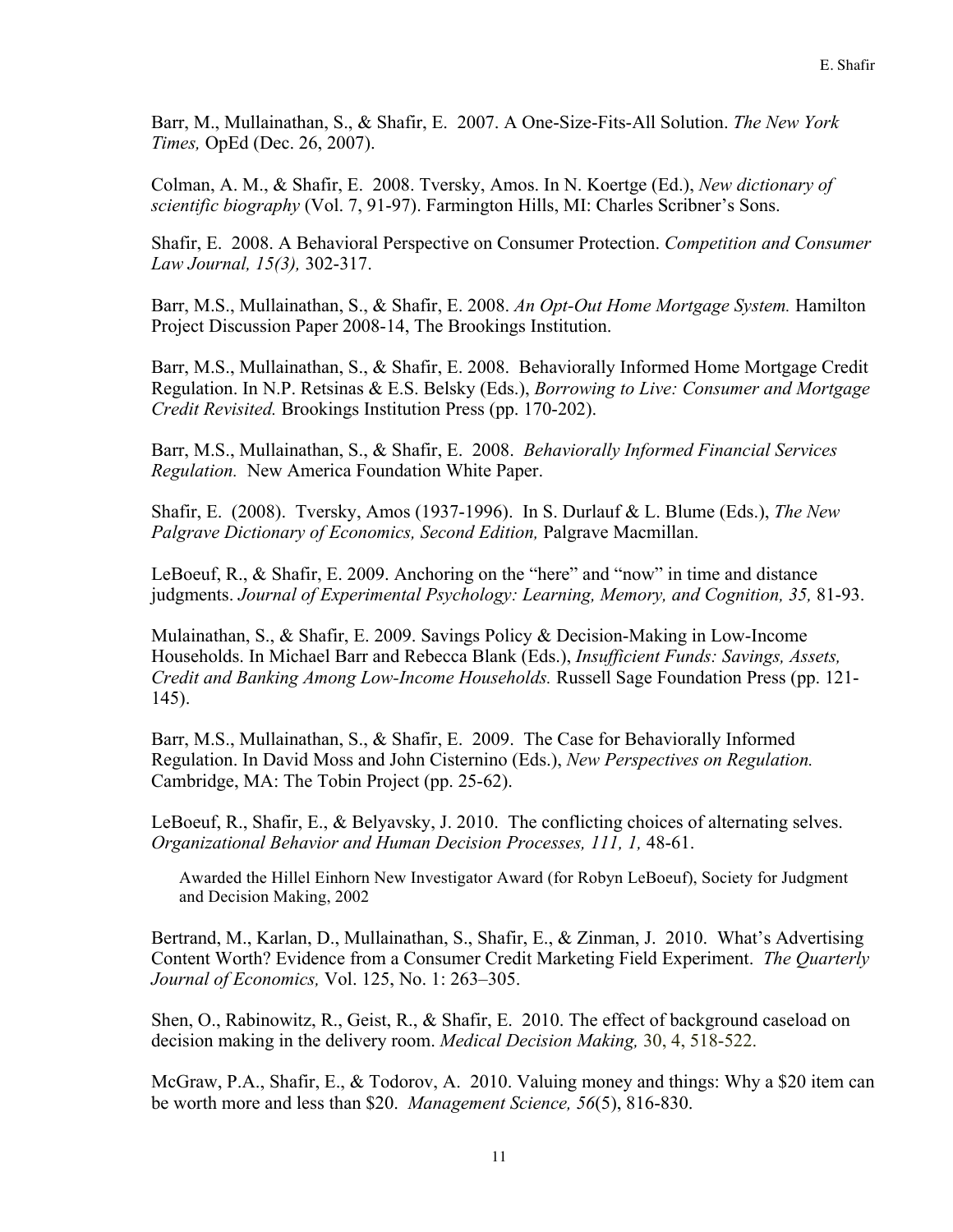Karlan, D., List, J.A., & Shafir, E. 2011. Small matches and charitable giving: Evidence from a natural field experiment. *Journal of Public Economics*, vol. 95(5-6), 344-350.

LeBoeuf, R., & Shafir, E. Decision making. 2012. In Holyoak, K.J., & Morrison, R.G. (Eds.), *The Oxford Handbook of Thinking and Reasoning*. New York: Oxford Univ. Press, 301-321.

Sussman, A.B., & Shafir, E. 2012. On Assets and Debt in the Psychology of Perceived Wealth. *Psychological Science, 23,* 1, 101-108.

Kling, J.R., Mullainathan, S., Shafir, E., Vermeulen, L., & Wrobel, M.V. 2012. Comparison Friction: Experimental Evidence from Medicare Drug Plans. *The Quarterly Journal of Economics,* 127, 1, 199-235.

Redelmeier, D.A., Chan, W.K., Mullainathan, S., & Shafir, E. 2012. Social benefit payments and acute injury among low-income mothers. *Open Medicine,* 6(3).

Shah, A., Mullainathan, S., & Shafir, E. 2012. Some consequences of having too little. *Science,* vol. 338, no. 6107, pp. 682-685.

Shafir, E. (Ed.). 2012. *The Behavioral Foundations of Public Policy.* Princeton, NJ: Princeton University Press.

Olivola, C.Y., & Shafir, E. 2013. The Martyrdom Effect: When pain and effort increase prosocial contributions. *Journal of Behavioral Decision Making*, 26, 91-105.

Awarded the Hillel Einhorn New Investigator Award (for Chris Olivola), Society for Judgment and Decision Making, 2012

Mullainathan, S., & Shafir, E*.* 2013. *Scarcity: Why Having Too Little Means So Much.* NY: Henry Holt Times Books.

Mani, A., Mullainathan, S., Shafir, E., & Zhao, J. 2013. Poverty impedes cognitive function. *Science*, vol. 341, no. 6149, pp. 976-980.

Hall, C.C., Zhao, J., & Shafir, E. Self-affirmation among the poor: Cognitive and Behavioral Implications. To appear in *Psychological Science*.

## **Working Papers**

Frederick, S., & Shafir, E. Beyond Preference Reversals: The Implications of Choice Matching Discrepancies for Understanding Choice and Matching. Manuscript, submitted for publication.

Shafir, E. Poverty and civil rights: A Behavioral Economics Perspective. *University of Illinois Law Review,* forthcoming.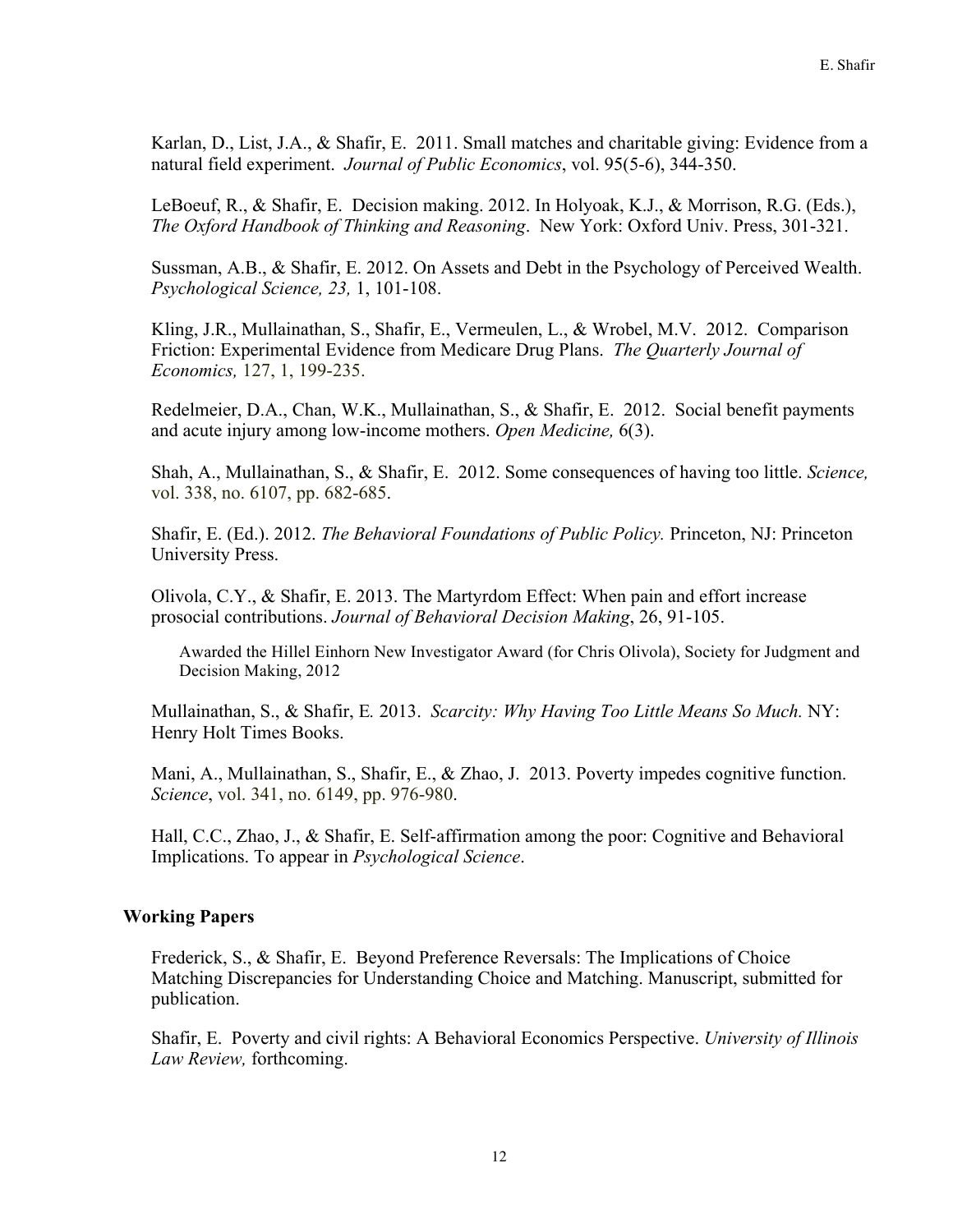Paluck, E.L., & Shafir, E. Ignoring Alarming News Brings Indifference. Manuscript, Princeton University.

Gennetian, L., & Shafir, E. The Persistence of Poverty in the Context of Economic Instability: A Behavioral Perspective. Manuscript, submitted for publication.

Shafir, E., & Bonini, N. Decisions under restricted versus aggregate frames. Manuscript, Princeton University.

Karlan, D., Nelson, S., Shafir, E., & Zinman, J. Super Savers? A Randomized Evaluation of Commitment Savings and Financial Counseling in New York City. Manuscript, Yale University.

Shafir, E. From Constructed Preferences to Alternate Selves: The Varieties of Psychological Experience Underlying Preference Inconsistency.

Shafir, E., & Shafir, S. On the evolution of cognition and rationality. Manuscript, Princeton University.

## **Colloquia, Talks, Conferences (Representative List; since 2005)**

- Keynote Speaker, The Federal Reserve System's Fourth Community Affairs Research Conference, Washington, D.C., 2005
- Invited Speaker, Helping Consumers Help Themselves: Improving the Quality of Judgments and Choices, Fuqua School of Business, Duke University, 2005
- Keynote Speaker, Canadians and Their Money: A National Symposium on Financial Capability, Ottawa, Canada, 2005
- Invited Speaker, AARP Public Policy Institute, AARP National Legislative Council Meeting, & Board of Directors Meeting, Washington, DC, 2005-6
- Invited speaker, Cognitive Economics Conference, Sofia, Bulgaria, 2005

Keynote Speaker, Homeownership Symposium, NeighborWorks America, Washington, D.C., 2005

- OECD Committee on Consumer Policy Roundtable: Demand-Side Economics for Consumer Policy, Paris, France, 2005
- Invited speaker, Conference on Behavioral Science, Yale School of Management, 2005
- Keynote Speaker, Behavioral Operations Conference, Harvard Business School, 2006
- Annie E. Casey Foundation, Behavioral Economics Meeting, Baltimore, MD, 2006
- Plenary Speaker, Twentieth Annual National Low Income Energy Conference, Washington, DC, 2006
- Summer Institute in Behavioural Economics, University of Trento, Italy, 2004, 2006, 2008, 2010 International Post Graduate Program in Science of Organization, AILUN, Sardinia, Italy, 2006 Campaign for Working Families, Fannie Mae, Philadelphia, 2006
- Plenary Speaker, Financial Education in Oklahoma, Federal Reserve Bank of Kansas City, Oklahoma City Branch, 2006

Economia Aziendale, Università Ca' Foscari, Venice, Italy, 2007

UniCredit Private Banking, Milan & Turin, Italy, 2007

Invited Speaker, Society for Personality and Social Psychology pre-conference, Memphis, 2007 Center for Behavioral Decision Research, Carnegie Mellon University, 2007

Invited Speaker, New America Foundation, Washington, DC, 2007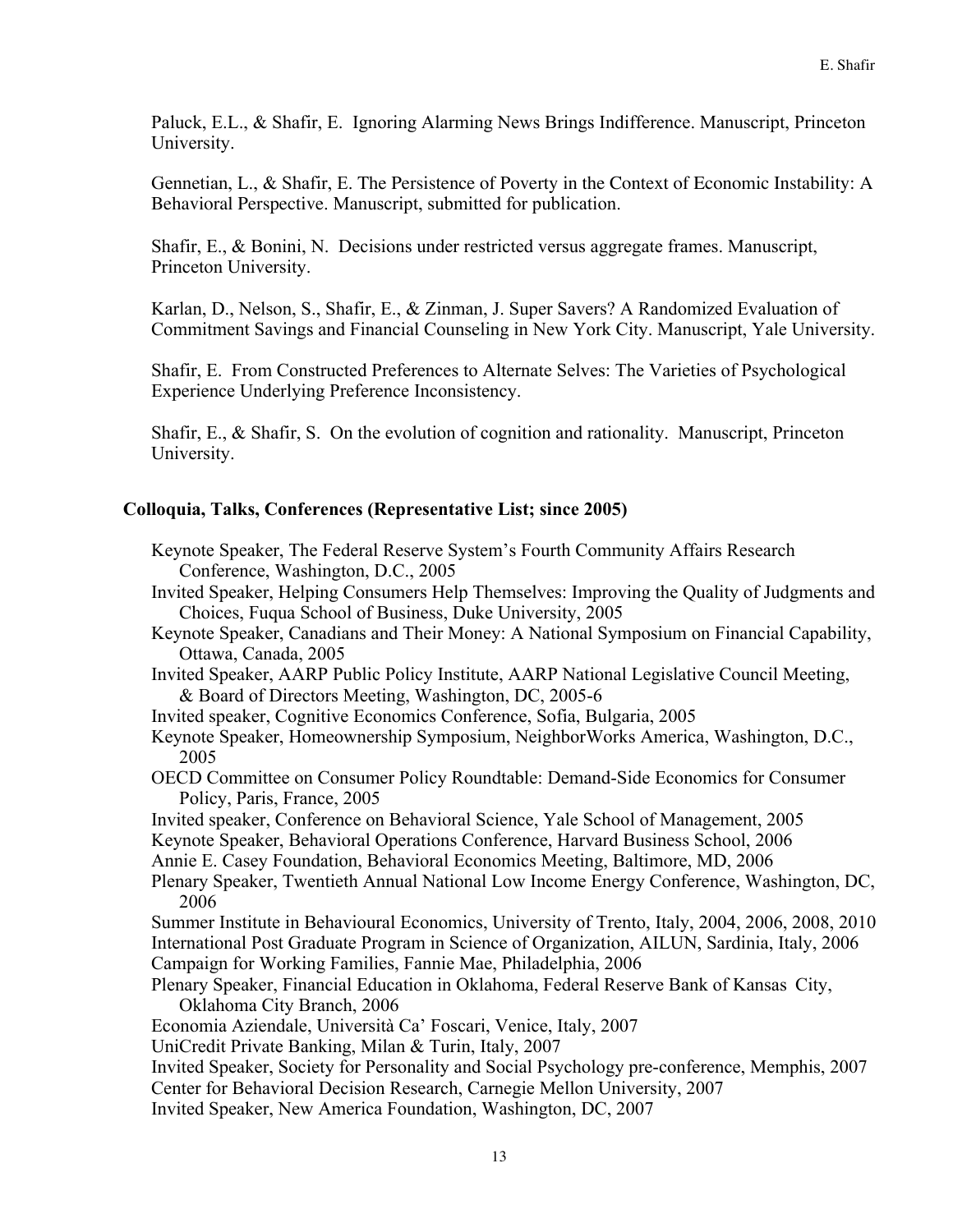Keynote Speaker, Workshop on Economic Laboratory and Field Experiments, Human

Resources and Social Development Canada, Ottawa, 2007

- Behavioral Finance Forum, Miami, 2007
- The Anne Rothrock Memorial Lecture, Princeton Day School, 2007
- Linking Environmental Research and the Behavioral and Social Sciences, Committee on the Human Dimensions of Global Change, NRC, Washington, DC, 2007
- The Richard Millward Colloquium, Brown University, 2007
- Fidelity Center for Applied Technology, Boston, 2007
- Payments, Credit, and Savings: The Experience of LMI Households, Payment Cards Center / Community Affairs Department, Federal Reserve Bank of Philadelphia, 2007
- Behavioral Health Economics: Applications to Dietary Choice and Obesity, Economic Research Service, USDA, Washington, DC, 2007
- Keynote Speaker, Roundtable on Behavioral Economics and Public Policy, Australian Government Productivity Commission, Melbourne, 2007
- Keynote Speaker, Australian Securities and Investments Commission (ASIC) Stakeholder Forum, Sydney, 2007
- Invited Speaker, Strategic Decision Making as a Psychological Problem, Kurginyan Center, Moscow, 2007
- Invited Speaker, Access, Assets, and Poverty: The Role of Financial Services Among Low- and Moderate-Income Households. National Poverty Center, DC 2007
- Understanding Consumer Credit. Center for Housing Studies, Harvard University, 2007
- Government & Markets: Toward a New Theory of Regulation, The Tobin Project, White Oak, Florida, 2008
- Decision Sciences Consortium, Pompeu Fabra University, Barcleona, 2008
- Universidade Católica Portuguesa, Lisbon, 2008
- Decision Sciences Research Seminar, INSEAD, Fontainebleau, 2008
- Keynote Speaker, 7th TIBER Symposium on Psychology and Economics, Tilburg Institute for Behavioral Economic Research, Tilburg University, 2008
- The Future of Housing Policy, The Hamilton Project, The Brookings Institute, 2008
- Invited Speaker, TIAA-CREF Institute Fellows Symposium, 2008
- National Research Symposium on Financial Literacy and Education, U.S. Department of the Treasury, 2008
- Keynote Speaker, SJDM Preconference: Using Human Nature to Improve Human Life, The University of Chicago, 2008
- Invited Speaker, Exploring Culture And Poverty, The University Of Chicago, 2008
- Invited Speaker, Ford Foundation & Families and Work Institute, Supporting Work Project, Miami, 2008
- Invited Speaker, Behavioral Economics Workshop (joint with Theory Workshop), Department of Economics, Tel Aviv University, 2008
- Invited Speaker, Radcliffe Institute for Advanced Study Science Symposium on "Improving Decision Making," Harvard University, 2009
- Invited Speaker, Al Gore Summit on Behavioral Economics, Washington, DC, 2009
- RAND Conference on Behavioral Finance and Public Policy, Washington, D.C, 2009
- Invited Speaker, Universidad Internacional Menéndez Pelayo, Barcelona, 2009
- Invited Speaker, Medicaid Leadership Institute (MLI), Princeton, NJ, 2009, 2010

Meeting on Behavioral Economics and Public Policy, The New America Foundation, Washington, DC. 2009

Invited Speaker, Unleashing the Power of Social Benefit-Cost Analysis: Removing Barriers,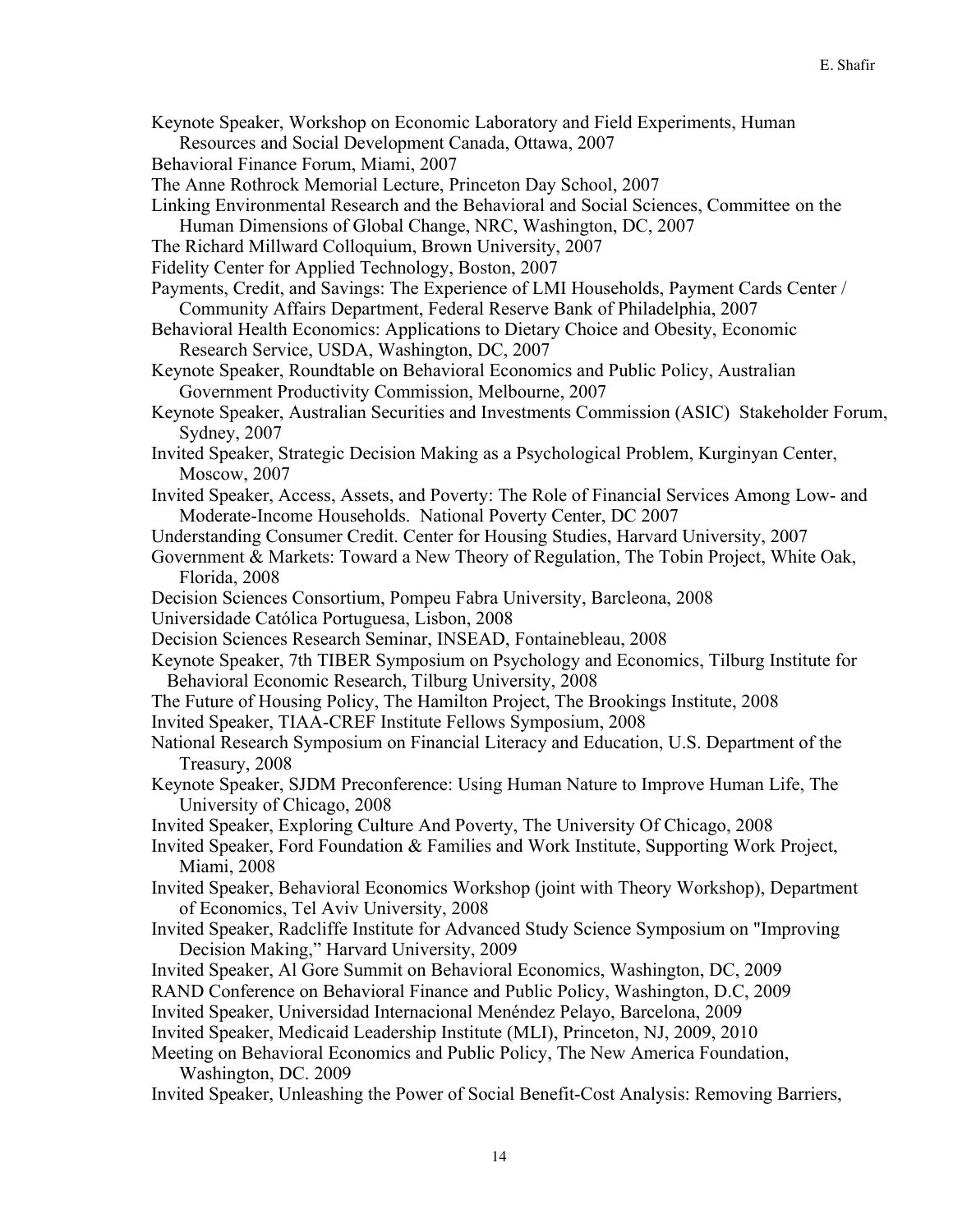Center for Benefit Cost Analysis', Washington, DC, 2009

- Keynote Speaker, OECD-Brazilian International Conference on Financial Education, Rio de Janeiro, 2009
- Invited Speaker, Policy Challenges of Behavioral Science Research, TIBER and Dutch Ministry of Finance, The Hague, 2010
- Keynote Speaker, National Interagency Community Reinvestment Conference, New Orleans, 2010
- Invited Speaker, Decision Processes Colloquium, The Wharton School, The University of Pennsylvania, 2010
- Invited Speaker, Columbia Business School Center for Decision Sciences & Social Enterprise Program, Columbia University, 2010
- Invited Speaker, CEA-CIFAR Special Session, Annual Conference of the Canadian Economics Association, Quebec City, 2010
- Invited Speaker, FDIC Conference on Safe Financial Products, Washington, DC, 2010
- Invited Speaker, A Conference on Behavioral Economics, Jerusalem, 2010
- Invited Speaker, TIAA-CREF Institute, President's Forum, New York, 2010
- Invited Speaker, Behavioral Decision Making Colloquium, UCLA, 2010
- Invited Speaker, Princeton Old Guard, Princeton, 2011
- Invited Speaker, Harvard Inequality & Social Policy Seminar, Cambridge, 2011
- Keynote Speaker, Southern Ontario Behavioral Decision Research Conference, Toronto, 2011
- Invited Speaker, American Psychological Society Convention, Washington, DC, 2011
- Plenary Speaker, Office of Planning, Research and Evaluation, Administration for Children and Families, Washington, , 2011
- Invited Speaker, Aspen Ideas Festival, Aspen, 2011
- Invited Speaker, TEDxMidAtlantic, Washington, DC, 2011
- Presidential Address, SJDM Conference, Seattle, WA, 2011
- Invited Speaker, Interdisciplinary Center (IDC) Herzliya, Israel, 2012
- Invited Speaker, Institutional Corruption, Harvard Law School, 2012
- Keynote Speaker, Society for Consumer Psychology Conference, Las Vegas, 2012
- Invited Speaker, A grassroots Look at Workforce Development, Federal Reserve Bank of Philadelphia; Isles, Inc., Trenton, NJ, 2012
- White House Summit on Financial Capability & Empowerment, Washington, DC, 2012
- Invited Speaker, Social Enterprise Nonprofit Leadership Forum: The Economics and Psychology of Poverty, Columbia University, 2012
- Invited Speaker, Behavioral Master Class, Consumer Financial Protection Bureau, Washington, DC, 2012
- Invited Speaker, Financial Consumer Protection and Behavioral Research, CGAP, The World Bank, DC, 2012
- Innovation Strategy Meeting, CFPB Office of Financial Education, US Department of the Treasury, Washington DC, 2012
- Invited Speaker, The International Economic Forum of the Americas, Palm Beach Strategic Forum, Palm Beach, FL, 2013
- Invited Speaker, International Development Speaker Series, Pardee RAND Graduate School of Policy Studies, Santa Monica, CA., 2013
- Invited Speaker, Psychological Science and Behavioral Economics in the Service of Public Policy, NIA/APS/OSTP/CEA Workshop, Washington, DC., 2013
- Invited Speaker, Aspen Ideas Festival, Aspen, 2013
- Invited Speaker, World Economic Forum, Dalian, China, 2013